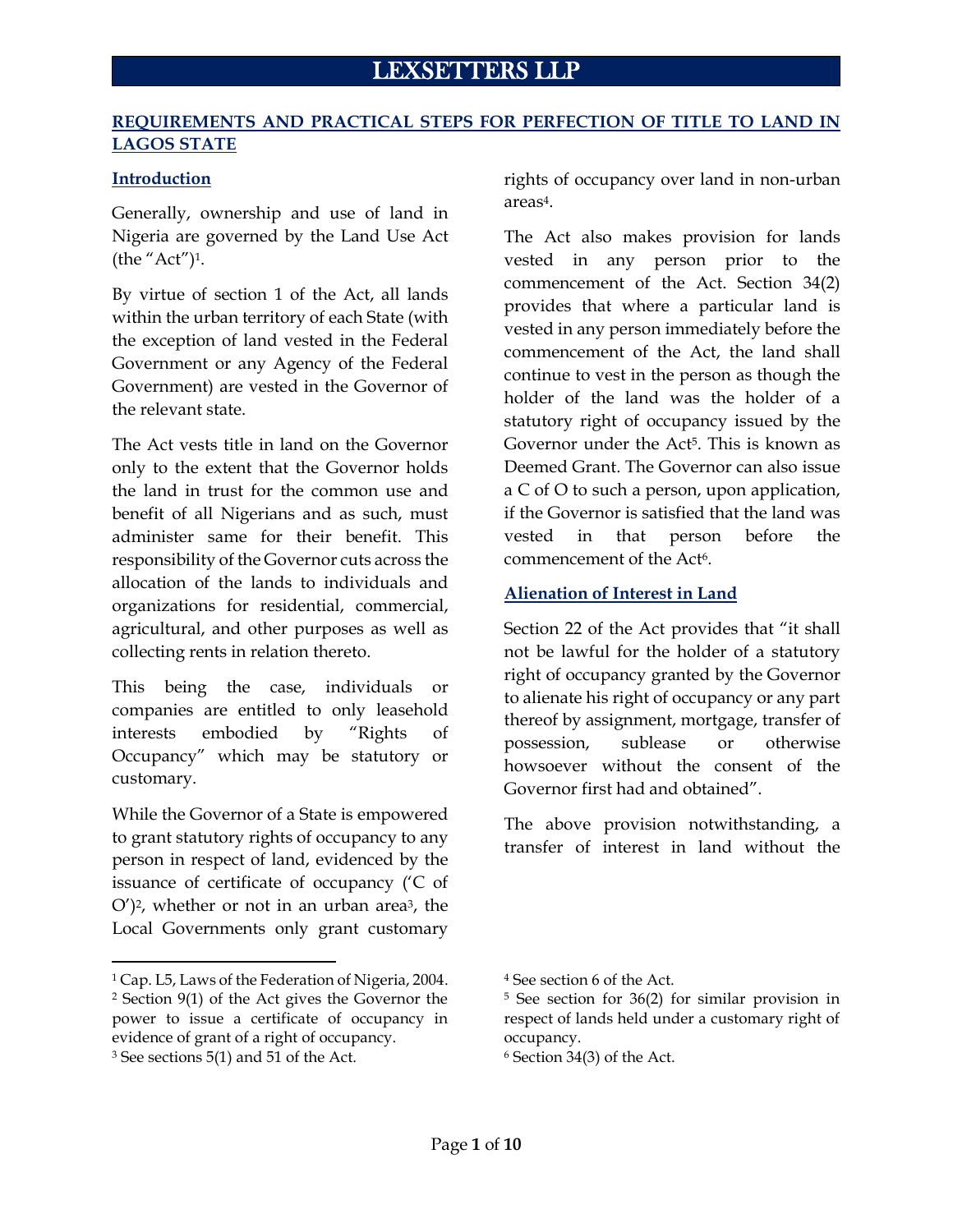consent of the Governor is merely inchoate and not void7.

# **Consent of the Governor and Perfection of Title to Land in Lagos State**

Perfection of title to land in Lagos State is primarily governed by the Act and the Lagos State Lands Registration Law, Cap L41, Laws of Lagos State, 2015 ("LRL").

Section 2 of the LRL provides that every document of interest or title to land in Lagos State must be registered in accordance with the provisions of the LRL.

By Section 32 of the LRL, a registered holder of title to land has power to dispose or deal with it and create any interest or right over it, subject to obtaining the required Governor's consent. The mode of transfer of interests in land, sub-lease or mortgage must be by deed. Such transfers shall be deemed to be complete only after the deeds have been registered at the Lagos State Lands Registry (the "Registry"). 8

By virtue of section 26(1) of the LRL, any holder in possession of any registrable document shall register it within sixty (60) days after obtaining the Governor's consent where applicable. In practice however, this timeline is often not met due to the bureaucratic bottlenecks that have bedeviled the title perfection system.

<sup>7</sup> *Awojugbagbe Light Industries Ltd. V. Chinukwe* (1995) 4 NWLR (pt. 349) 379.

All deeds by which sub-leases, mortgages and dealings in land are effected are registrable documents.<sup>9</sup> However, a sublease below three years is not required to be registered.<sup>10</sup>

The LRL provides further that a sublease for a term of five (5) years or a sublease with an option to renew for a total aggregate of five (5) years or more shall be registrable subject to obtaining the Governor's consent.<sup>11</sup>

# **Practical Steps for Perfection of Title**

# **1. Drafting the Deed**

The following points should be noted while drafting the deed of transfer (Assignment/Lease/Mortgage):

- a. The deed must be franked by a Legal Practitioner;
- b. The deed must be printed on both sides of each sheet of paper;
- c. The parties must sign at the bottom of each page of the deed except the execution page where the parties are required to sign in the spaces designated for signatures;
- d. The pages must be numbered to reflect the total number of pages.
- e. The deed must include a recital which traces the root of title of the transferor;
- f. Details of the survey plan, the surveyor and the registration details of the root of

requires registration. Relying on the legal maxim, "*expressio unius est exclusio alterius - express mention of a thing excludes the other*", it is our view that there is no requirement for registration for a sublease of three (3) to four (4) years.

<sup>8</sup> Section 62(1) of the LRL.

<sup>9</sup> Section 74(1) of the LRL.

<sup>10</sup> Section 26(2) of the LRL.

<sup>&</sup>lt;sup>11</sup> Section 42 of the LRL. There is no provision as to whether a sublease of three (3) to four (4) years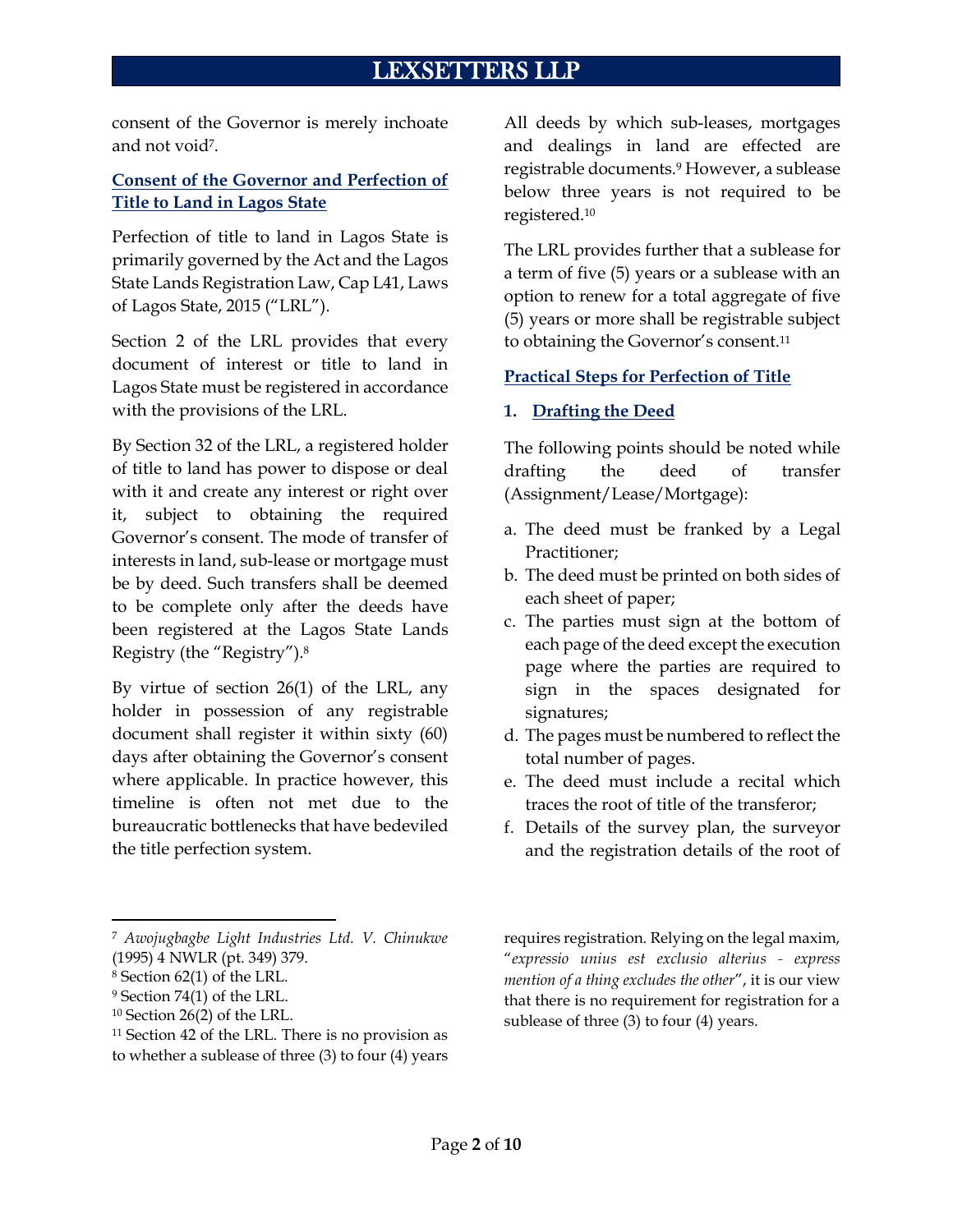title must be included in the parcel clause and the schedule;

- g. Where the property is under a Government Scheme, it is required that the office of the Surveyor General undertakes the subdivision and prepares the survey plan if the proposed acquisition is in respect of a portion of the plot covered by the title document;
- h. The portion designated for the consent of the governor should be drafted to indicate:

"*Hon. Attorney General and Commissioner for Justice, Lagos State*

*For: The Executive Governor of Lagos State"*

# **2. Packaging the Application**

The second step towards the perfection of title in Lagos State is to gather all the necessary documents to ensure that they conform with the requirements of the Lagos State Lands Bureau.

The following documents are therefore required for the perfection of title:

## **Perfection of a Deed of Assignment:**

- a. An application letter for governor's consent addressed to the Director of Lands Services, Lagos State Lands Bureau;
- b. Application for Approval of a subsequent Transaction to a Grant of Right of Occupancy (Land Form 1C) duly executed by the Assignor and Assignee;
- c. Certified true copies of all roots of title referred to in the recital of the deed sought to be registered;
- d. Location Sketch of the property;
- e. Photograph of the property, bearing the date and time of capture;
- f. Three (3) counterpart Deeds of Assignment (duly executed);
- g. Three (3) originals of chartable Survey Plan attached to the deeds;
- h. Evidence of lodgment of record copy of the Survey Plan;
- i. Current tax clearance certificates of the Assignor and Assignee (where the parties are individuals) or of two directors of the respective parties where they are corporate bodies;
- j. Receipts of payment of charting and endorsement fees; and
- k. Four (4) passport photographs of the Assignee, size 5x5 with white background (where the Assignee is an individual).

# **Perfection of a Deed of Legal Mortgage**

- a. An application letter for governor's consent addressed to the Director of Lands Services; Lagos State Lands Bureau.
- b. Application for Approval of a subsequent Transaction to a Grant of Right of Occupancy (Form 1c) duly executed by the Mortgagor and Mortgagee;
- c. Certified true copy of the title document of the mortgage property;
- d. Three (3) counterpart Deeds of Legal Mortgage;
- e. Receipts of payment of charting and endorsement fees.
- f. Copy of Form CAC 7 of the Borrower Company
- g. Current tax clearance certificates of the Mortgagor (where the mortgagor is an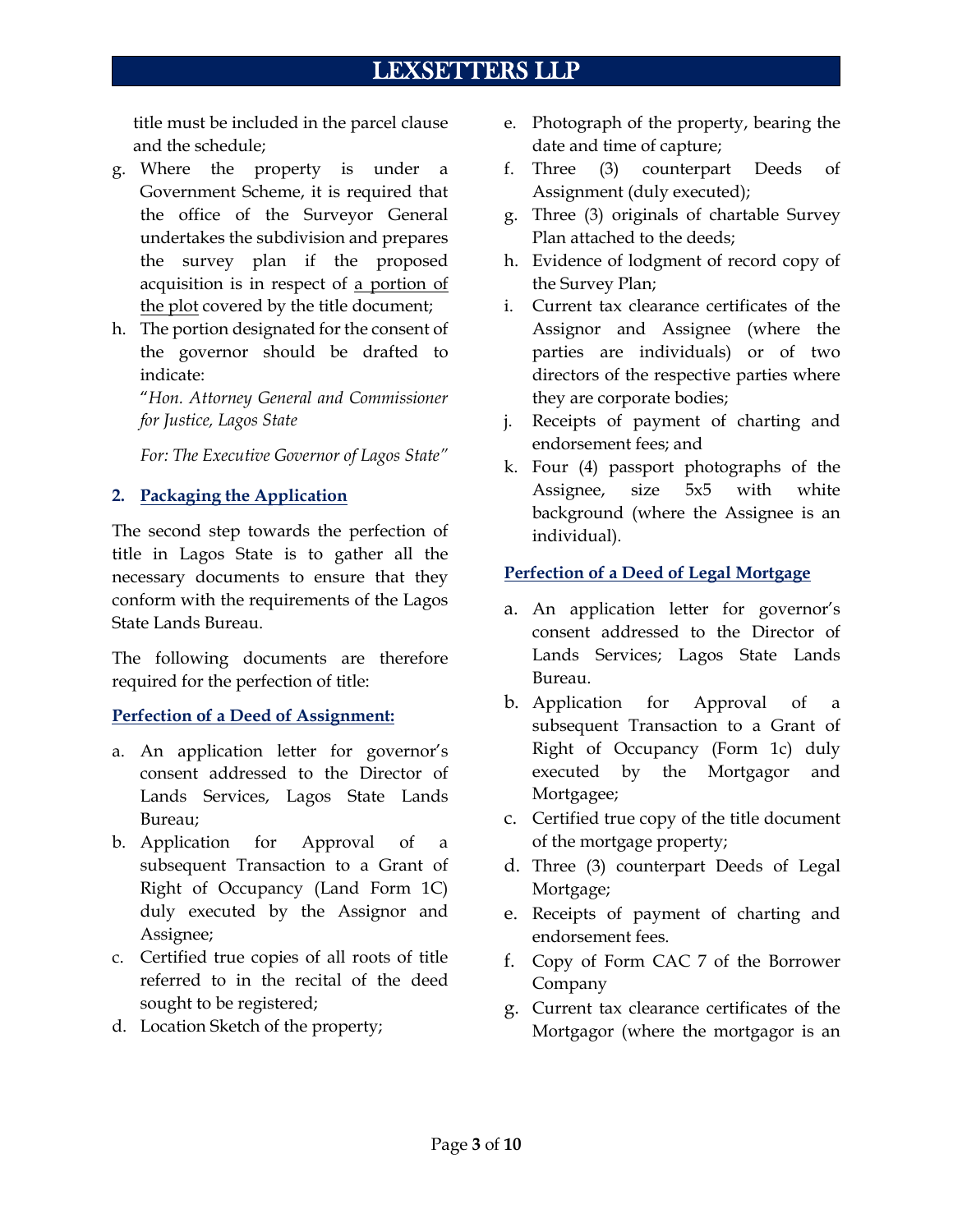individual) or of two directors of the Mortgagor where it is a corporate body.

# **Registration of a Deed of Release of Mortgage**

A Deed of Release becomes necessary when a Mortgagor has satisfied his obligation under a registered mortgage agreement by repaying the mortgage sum to the Mortgagee. Upon the repayment of the mortgage sum and interests by the mortgagor, the mortgagee will execute a Deed of Release confirming that the mortgagor is no more indebted to the mortgagee. The said deed will be filed at the Registry for registration and endorsement on the title of the mortgage property. This does not require the consent of the Governor<sup>12</sup>.

The following are required for the registration of a Deed of Release:

- a. Two counterpart Deeds of Release, duly executed by the mortgagee and stamped by the Commissioner for Stamp Duties;
- b. Certified True Copy of the registered Deed of Legal Mortgage sought to be released;
- c. Letter of Authority (where application is being processed on behalf of title holder);
- d. Letter from the bank addressed to the Registrar of Titles confirming the Deed of Release;
- e. Means of identification of applicant; and
- f. Original and photocopies of payment receipts;<sup>13</sup>

Where the subject title document, used in securing the loan is a Land Certificate, a notice shall be sent to the mortgagor and the borrower (in the case of a Tripartite Legal Mortgage) by the Registry requesting for the following additional documents:

- a. An affidavit of no objection sworn to by the mortgagor and the borrower. Where the mortgagor or the borrower is a company, the affidavit shall be sworn to by two directors of the company or a director and the secretary of the company.
- b. Means of Identification of the mortgagor and the borrower. Where the mortgagor or the borrower is a company, the means of identification of two directors or a director and a secretary shall suffice.

# **3. Submission of Application**

The applicant is required to submit the necessary documents at the Lands Bureau<sup>14</sup> under the cover of an application for Governor's Consent. The applicant will be given an acknowledgement form with a temporary number.

Subsequently, a permanent file will be created for the application and assigned to an officer of the Bureau. The said officer will carry out a preliminary review of the file and then transmit same to the Surveyor General's office for charting.

## **4. Charting & Endorsement**

Charting of the survey is a process of verifying that the property sought to be assigned, leased, or mortgaged exists where the assignor's, lessor's, or the mortgagor's survey plan states that it exists. It is also aimed at confirming that the plans were

<sup>12</sup> There is no alienation of interest.

<sup>13</sup> Registration fee is N18,750.

<sup>14</sup> The application for registration of deed of release is submitted at the Registry.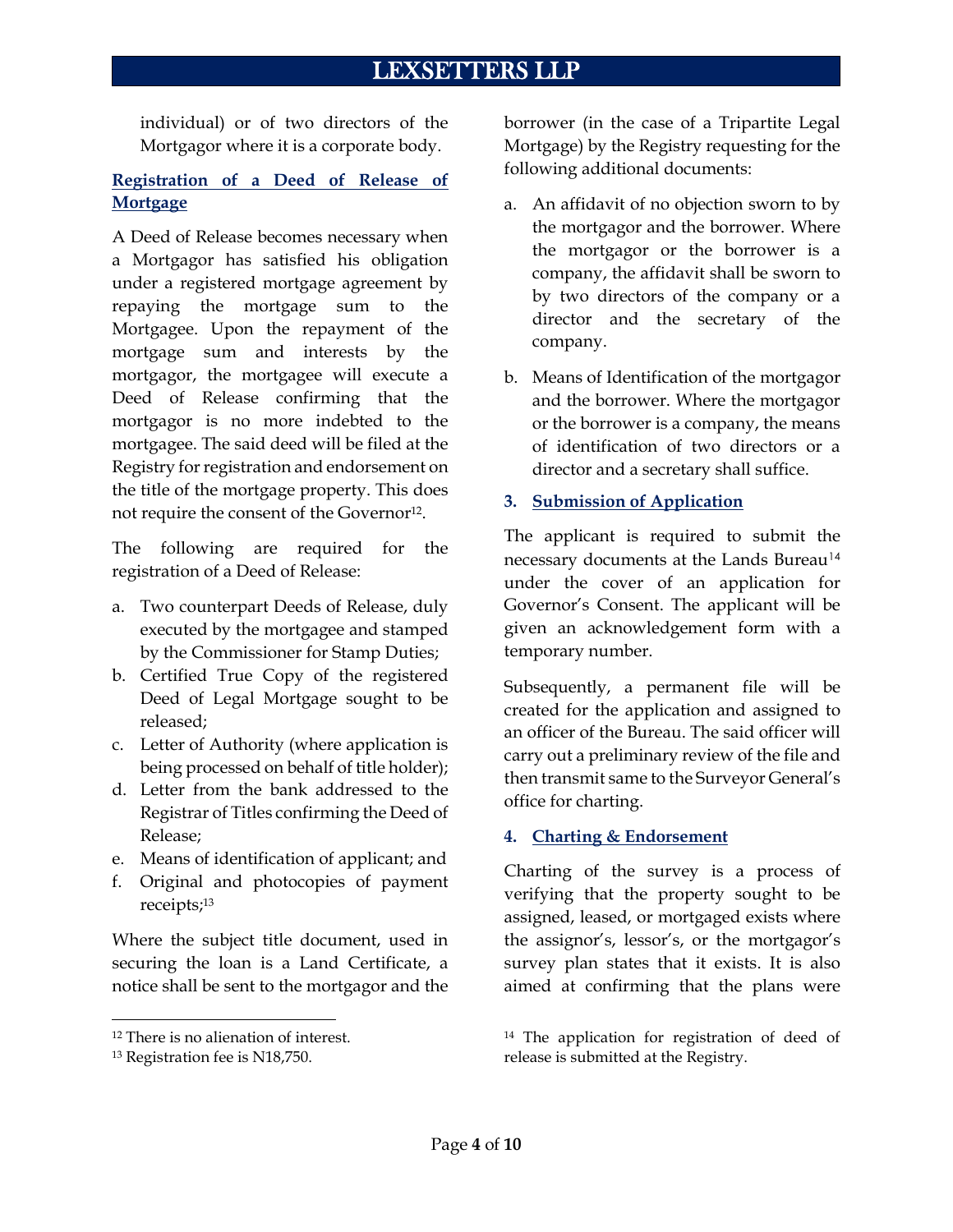prepared in accordance with survey rules and that the land is free from government acquisition. This is done by the office of Surveyor General of Lagos State.

Endorsement on the other hand is merely an administrative advice given by the Director of Land Services to the Commissioner confirming that the land is free from government acquisition and that the coordinates of the survey are accurate, pursuant to which the commissioner may give his consent to the transaction, on behalf of the Governor.

#### **5. Assessment of Fees**

Upon the completion of charting by the Office of the Surveyor General (in the absence of any queries), the file will be sent back to the Lands Bureau for assessment of fees payable by the applicant.

The LRL is silent on the parameters for assessing the statutory fees payable for perfection of legal mortgages. However, in practice, the fees are assessed using the mortgage sum. For assignments, Schedule 2 to the LRL provides that the statutory fees shall be 3% of the value of the property. In practice however, the fees are assessed using the consideration stated in the Deed or a sum

considered to be the current market value of the property, whichever is higher.

#### **Mortgage**

- Consent fee 0.25%
- Stamp duties 0.5%
- Registration fee 0.5%
- Neighbourhood improvement charges<sup>15</sup>
- Newspaper Publication Fee<sup>16</sup>

#### **Assignment<sup>17</sup>**

- Consent fee 1.5%
- Capital gains tax  $-0.5\%$
- Stamp duties 0.5%
- Registration fee 0.5%
- Neighbourhood improvement charges<sup>18</sup>
- Business premises charges<sup>19</sup>
- Newspaper Publication Fee

Please note that where either party to the transaction is a company, stamp duties is payable to the Federal Inland Revenue Service<sup>20</sup> at 1.5% in the case of assignments, 0.375% in the case of mortgages and 0.075% in the case of a deed of release/discharge.

#### **Requirement of Personal Income Tax**:

The Personal Income Tax Act provides for the levying of tax on all incomes of an individual employed by a business or

<sup>15</sup> Section 2 of the Neighbourhood Improvement Charge Law, Cap. N2, Laws of Lagos State, 2015. <sup>16</sup> This is basically a fee charged for the publication of the registration produced on newsprint paper which is published in one or more issues weekly- N20,000

<sup>17</sup> Section 113(1) and Schedule 2 to the LRL.

<sup>18</sup> Payable on estates, developed or undeveloped property or land not owned by the Federal or State Governments or any of its agent by maintained by the state government – see

sections 1 & of the Neighbourhood Improvement Charge Law, Cap. N2, Laws of Lagos State.

<sup>19</sup> It is a tax on property used for the production of income including rental houses, office buildings, factories etc. Business premises amounts to N10,000 for registration and then N5,000 for renewal in subsequent years for urban areas and N2,000 / N1,000 respectively in rural areas.

<sup>&</sup>lt;sup>20</sup> Section 4(1) & (2) of the Stamp Duties Act, Cap S8 Laws of Federation of Nigeria 2004.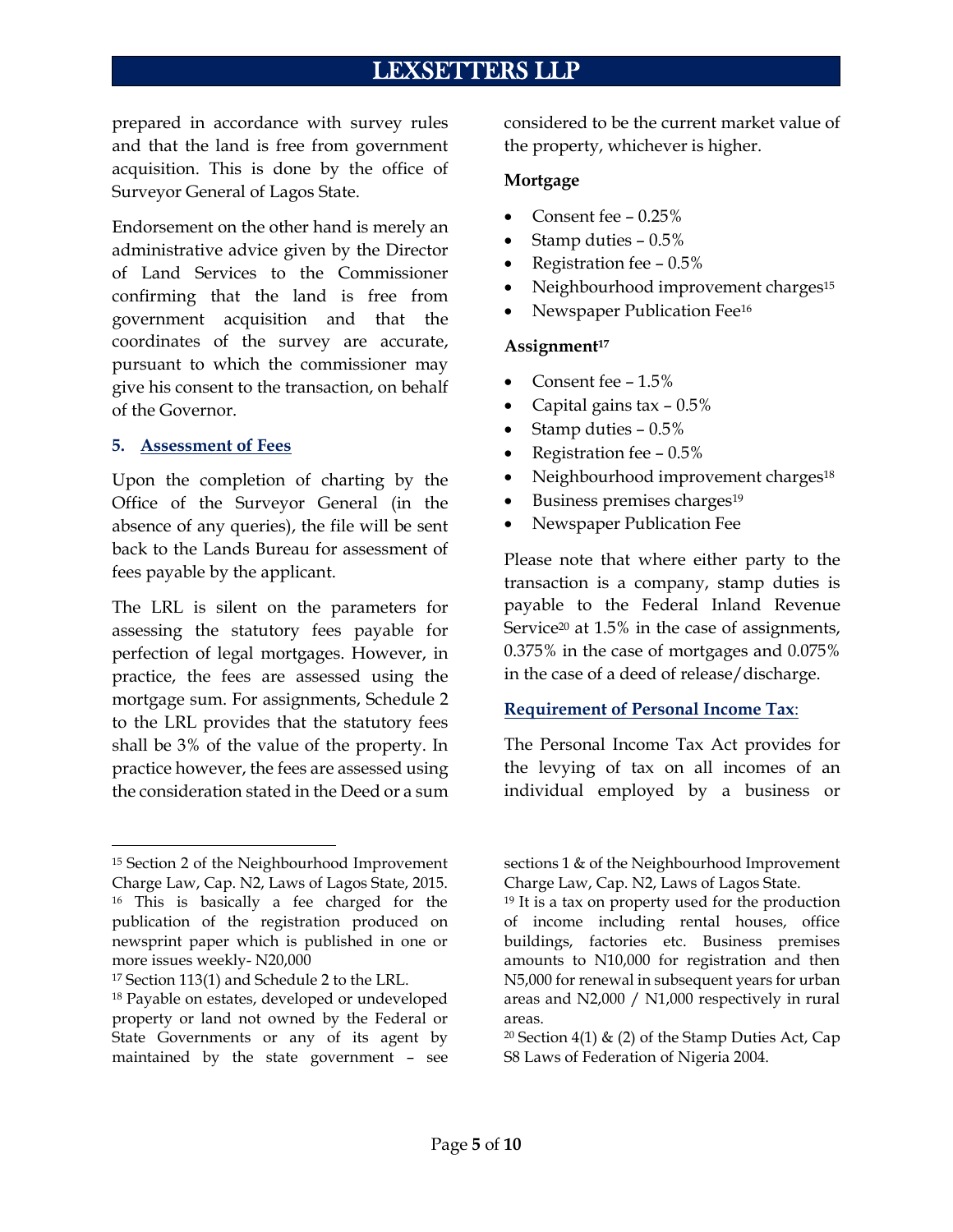organization<sup>21</sup>. While Pay As You Earn (PAYE) applies to employees, Direct Assessment is used to assess tax for selfemployed individuals. The self-employed person will without notice or demand, file a return of income earned in the preceding year, upon which his tax will be assessed.

A taxpayer using the Direct Assessment schedule ends up paying more as against an employee earning more. That is because the self-employed person does not get to make the necessary allowable deductions<sup>22</sup> from his income prior to taxation. This often comes up when an individual has to interface with the government on certain transactions, like perfection of title to land.

The administration of the Personal Income Tax Act (PITA) is within the powers of the State Governments<sup>23</sup>, save for the exceptions stated in section 2(1)(b) of the Act.

An applicant for perfection of title to land is expected to submit the tax clearance certificates of both the assignor/lessor/mortgagor and the assignee/lessee/mortgagee. Where a company is a party to the transaction, two directors of the said company are required to produce their current tax clearance certificates.

In practice however, the Lagos State Inland Revenue Service ("LIRS") will issue a demand notice (direct assessment) stating the respective sums payable by the Assignor and the Assignee as personal income tax. This is usually charged on the value of the

property. Where a party to the transaction provides a current tax clearance certificate, it is expected that the total sum paid by the said party for the relevant year equals or exceeds the amount assessed by the LIRS. Where the amount paid is below the assessed amount, the said party will be required to pay the difference before the transaction can be cleared.

It is our view that the practice of requesting for additional payments where the PAYE amount exceeds the sum demanded through direct assessment is both unfair and illegal. Section 3(1) of PITA provides that tax shall be payable for each year of assessment on the aggregate amounts each of which is the income of every taxable person, for the year. Apart from the fact that what is ordinarily relevant for the purpose of perfection of titles is the tax for the year of assessment – the essence being to ensure compliance, the assignee, mortgagee, or lessee, as a matter of fact, does not make any income (but incurs expenses) from the transaction to warrant the need to request for compliance with payment of personal income tax. It should be enough that an Assignee (particularly one under the PAYE scheme) presents his tax clearance certificate showing that he pays his taxes as and when due. Any further sum required to be paid by the interest holder to meet the sum contained in the demand notice is unfair and a violation of the PITA.

The requirement of payment of personal income tax only applies to the borrower in a mortgage transaction.

<sup>21</sup> See sections 1 & 2 of PITA.

<sup>22</sup> See section 20 of PITA.

<sup>23</sup> Item 7 of the Concurrent Legislative List of the Constitution of the Federal Republic of Nigeria, 1999 (as amended), section 2(2) of the PITA.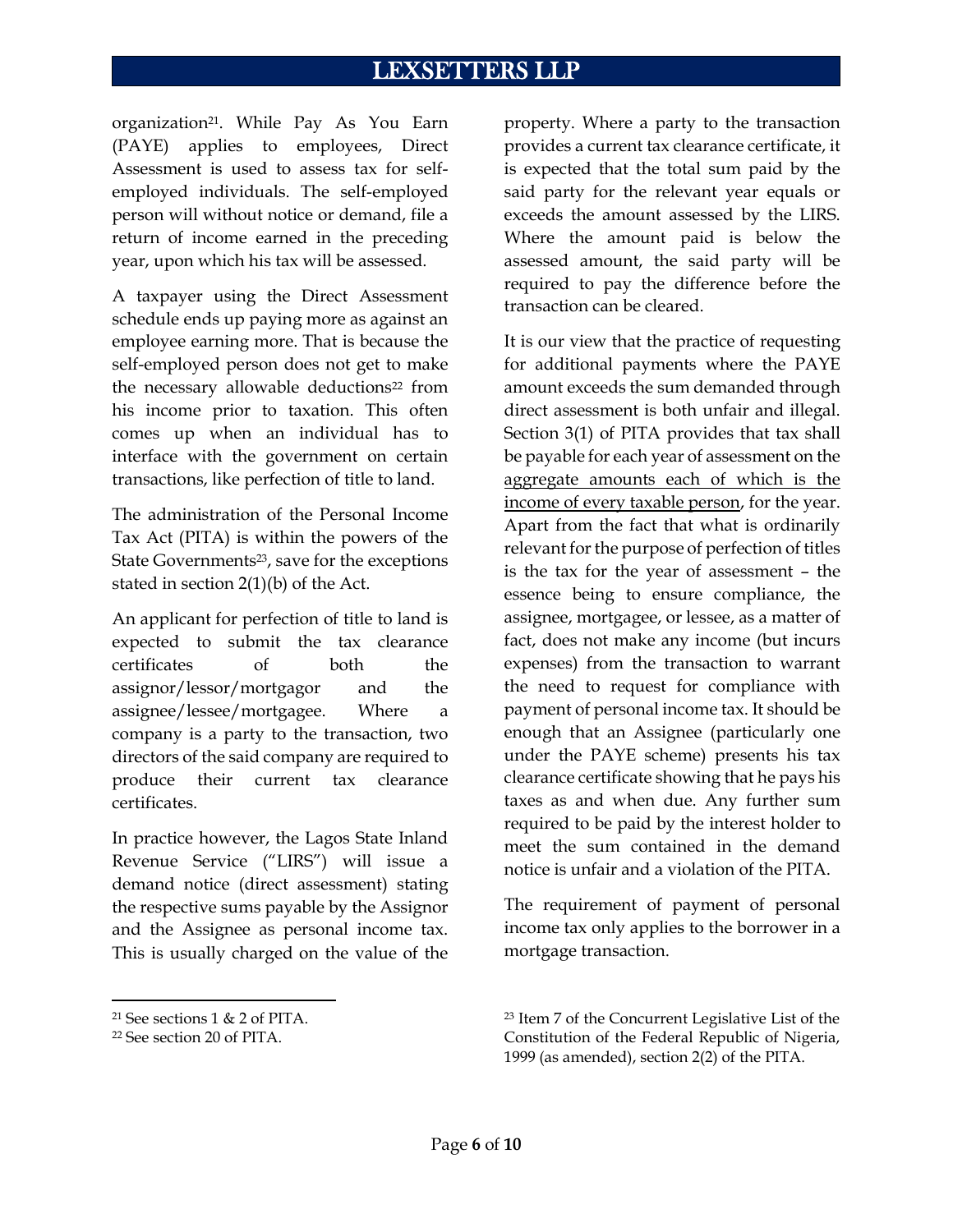#### **Submission of Receipts to the Land Bureau**

The applicant is required to submit the original receipts alongside two sets of copies of the receipts with a cover letter to the Lands Bureau. Upon submission, the original receipts will be sent to the Account unit of the Bureau for payment verification and clearance; one set of the copies will be sent to the Lagos State Inland Revenue Service for consent clearance while the other set of the copies will be kept in the file for record purposes.

### **6. Quality Control Clearance**

The Quality Control unit of the Lands Bureau has a supervisory role over the land officers. It is saddled with reviewing the work done by the respective land officers and confirming that all the documents conform with the stipulated requirements. Once the receipts of payment have been submitted to the Lands Bureau, the land officer to whom the file is assigned would review the file and if all the documents are in order, the file would be transferred to the Quality Control unit for clearance. The decisions of the Quality Control unit are subject to the authority of the Director of Lands Services (DLS).

# **7. Office of the Director of Land Services/Office of the Permanent Secretary**

The DLS is the administrative head of the Land Bureau and coordinates the perfection processes and other services rendered by the Bureau. No transaction can progress to the Permanent Secretary and then to the Commissioner without the DLS' approval. The DLS receives files from the Quality Control unit and upon its approval transmits same to the Permanent Secretary for approval.

### **8. Governor's Consent**

Section 22 of the Land Use Act makes it mandatory for the holder of the right of occupancy to seek and obtain the consent of the Governor before alienating his interest in the land, otherwise the transaction is void $24$ . However, in **Awojugbagbe Light Industries v. Chinukwe25**, the Supreme Court reversed its decision in Savannah Bank's case and held that a transfer of interest in land without the consent of the Governor is merely inchoate and not void.

By law<sup>26</sup>, it is the responsibility of the holder of the right of occupancy to apply for the consent of the Governor, but the practice in Lagos and some other states is that the transferee of the right applies for the consent. This is basically because the transferee is the party that will be at loss if the Governor's consent is not obtained.

The Governor may delegate his power to give consent to any commissioner subject to such restrictions, conditions and qualifications, not being inconsistent with the provisions, or general intendment of the Act, as the Governor may specify.<sup>27</sup> This also applies to Lagos State.

Upon being cleared by the office of the Permanent Secretary, the subject file will be

<sup>24</sup> Savannah Bank (Nig.) Ltd. V Ajilo (1989) 1 NWLR (pt. 97) 305. <sup>25</sup> *Supra*.

<sup>26</sup> Section 22 of Act. <sup>27</sup> Section 45 of the Act.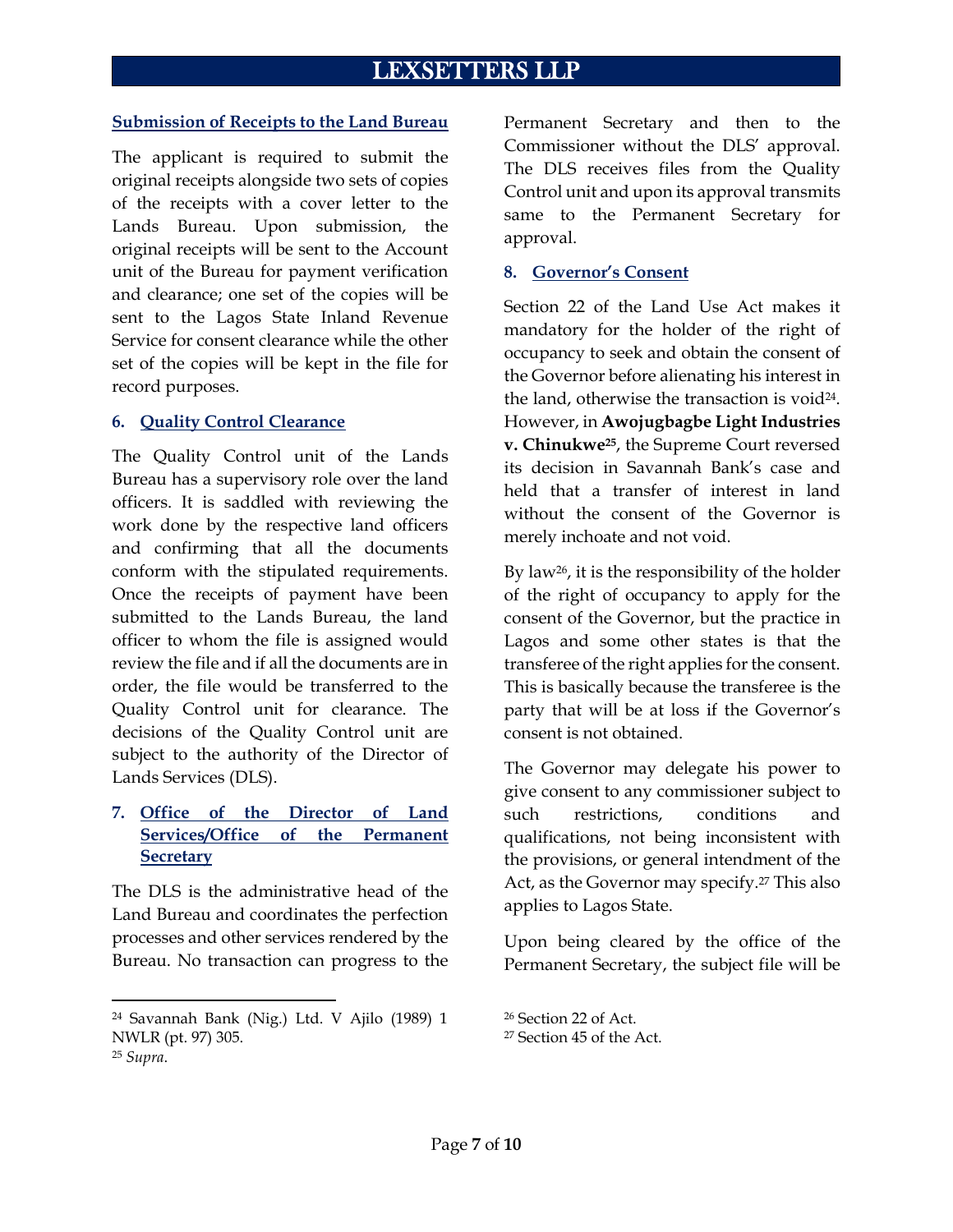sent to the designated commissioner of the state for consent to be given to the transaction.

# **9. Stamping**

If the designated commissioner consents to the subject transaction, the deeds will be transmitted to the stamp duties office for stamping. The Stamp Duties Act provides for stamping of documents. Stamping of documents should be within 30 days of execution of the relevant Deed.

The Stamp Duties Act provides that the Federal Government shall be the only competent authority to impose, charge and collect duties upon instruments specified in the schedule to the Act if such instrument relates to matters executed between a company and an individual, group or body of individuals.<sup>28</sup> The State Governments on the other hand collect duties in respect of instruments executed between persons or individuals at such rates to be imposed or charged as may be agreed with the Federal Government.<sup>29</sup>

# **What are the consequences of failure to stamp a title document?**

- a. The document will not be accepted for registration; and
- b. It cannot be tendered in evidence to prove title.

# **10. Sighting and Confirmation of Root of Title**

The deeds upon being stamped at the relevant stamp duties office, is moved to the Registry for registration. Prior to registration, the applicant will be invited by the Registry to produce the original root of title to the subject property for confirmation. This is to ensure that the title document produced by the assignor/lessor/mortgagor is authentic and not forged. It is also done to confirm that the property is not encumbered in any way. Where the applicant purchased a portion of a large expanse of land covered by a title document and is not able to produce the original title document, a letter of "No Objection" from the Seller will be required of the applicant.

# **11. Registration**

If the Registry confirms that the root of title is authentic and that the property is not encumbered, it will go ahead to register the instrument of transfer. The applicant would be given the original registered title document while a counterpart will be kept in the records of the Registry. Once a person has been validly registered as the holder of title to a land, the registration is evidence of holding of title to that land, together with all the rights, privileges and appurtenances, except rights to mineral resources or mineral oils on the land.<sup>30</sup>

However, registration does not cure any defect in any instrument or confer upon it any validity which it would not otherwise have had.<sup>31</sup> It does not validate fraudulent

<sup>28</sup> Section 4(1) of the Stamp Duties Act.

<sup>29</sup> *Ibid.,* section 4(2).

<sup>30</sup> Section 27(1) of the LRL.

<sup>31</sup> Orumwense v. Amu (2008) All FWLR (pt. 442) p. 1120, at p. 1141.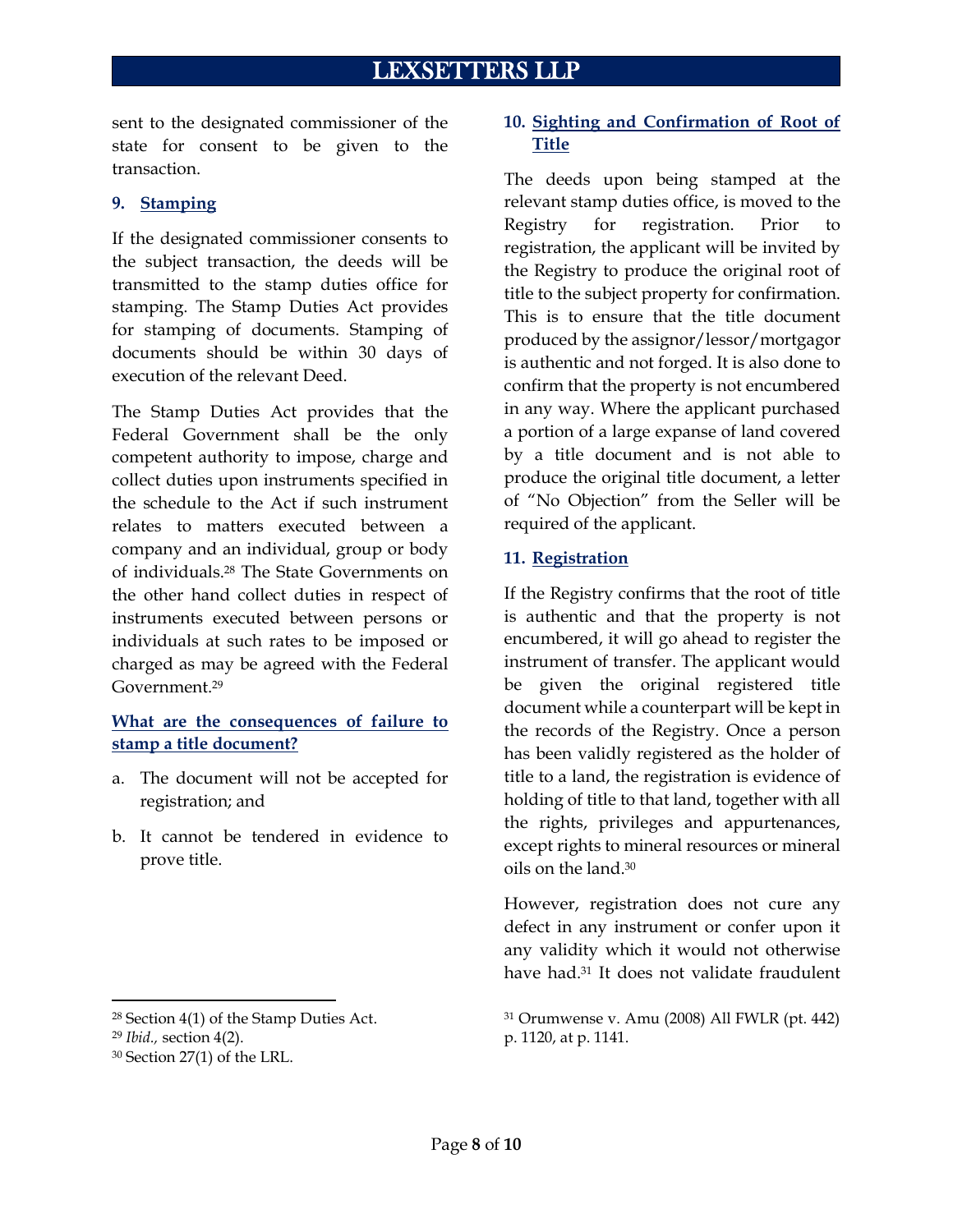instruments or title or a transfer of interest which is patently invalid in law.<sup>32</sup>

# **What are the effects of registration of title to land?**

- a. Registration of title is a notice to the public as to where interest in the registered land is vested. The registration of mortgages, charges or caution, may serve as a warning to a prospective buyer, of possible encumbrance on the title of the Seller and to take further steps in finding out the current status of the land.
- b. Prior to the decision of the Supreme Court in **Benjamin v. Kalio**33, the position of the law was that an unregistered land instrument cannot be pleaded and is inadmissible in evidence34. However, by virtue of *Benjamin v. Kalio*, an unregistered instrument is only inadmissible for the purpose of proving legal title to land. It is admissible to prove payment of money and coupled with possession, it may give rise to an equitable interest enforceable by specific performance.
- c. Where there are rival instruments that are registered, priority is given to the first in time. This is because the benefit of an earlier registration is preserved and ranks in priority over the date of execution.<sup>35</sup>

- <sup>33</sup> (2018) 15 NWLR (pt. 1641).
- <sup>34</sup> See Akinduro v. Alaya (2007) All FWLR (pt. 381), 1653, section 30 of the LRL.

<sup>35</sup> Kachalla v. Banki (2006) 8 NWLR (Pt.982) 364.

# **12. Why does the perfection process take so much time?**

- a. **The manual system of land registration is highly dysfunctional** – it gives room for delays, loss of files and documents, and due to lack of standardised form for the relevant documents, the officers are forced to issue avoidable queries on applications, some of which are often subjective.
- b. Bureaucratic bottlenecks.
- c. **No synergy between the Land Bureau/Registry and the Office of the Surveyor General** – The information recorded by the Land Bureau/Registry and the office of the Surveyor General are not kept in a single database neither are they linked in anyway. There is no electronic database for recording boundaries, checking plans, and providing cadastral information (geographic information system).

#### **13. Recommendations**

- a. The land officers need to be well trained.
- b. The entire process needs to be overhauled with a view to reducing the level of bureaucracy embedded in the system.<sup>36</sup>

of which is the Integrated Land Administration Automation System project. The project, when launched, is expected to "allow for complete modernization and automation of land administration" in Lagos State. We think that this is laudable if it is achieved and will minimize the length of time and cumbersome nature of the current perfection processes in Lagos state.

<sup>32</sup> Kyari v. Alkali (2001) FWLR (pt. 60) p. 1481 at 1506-1507.

<sup>36</sup> The Bureau had issued a document in respect of the major reforms they have embarked on, one